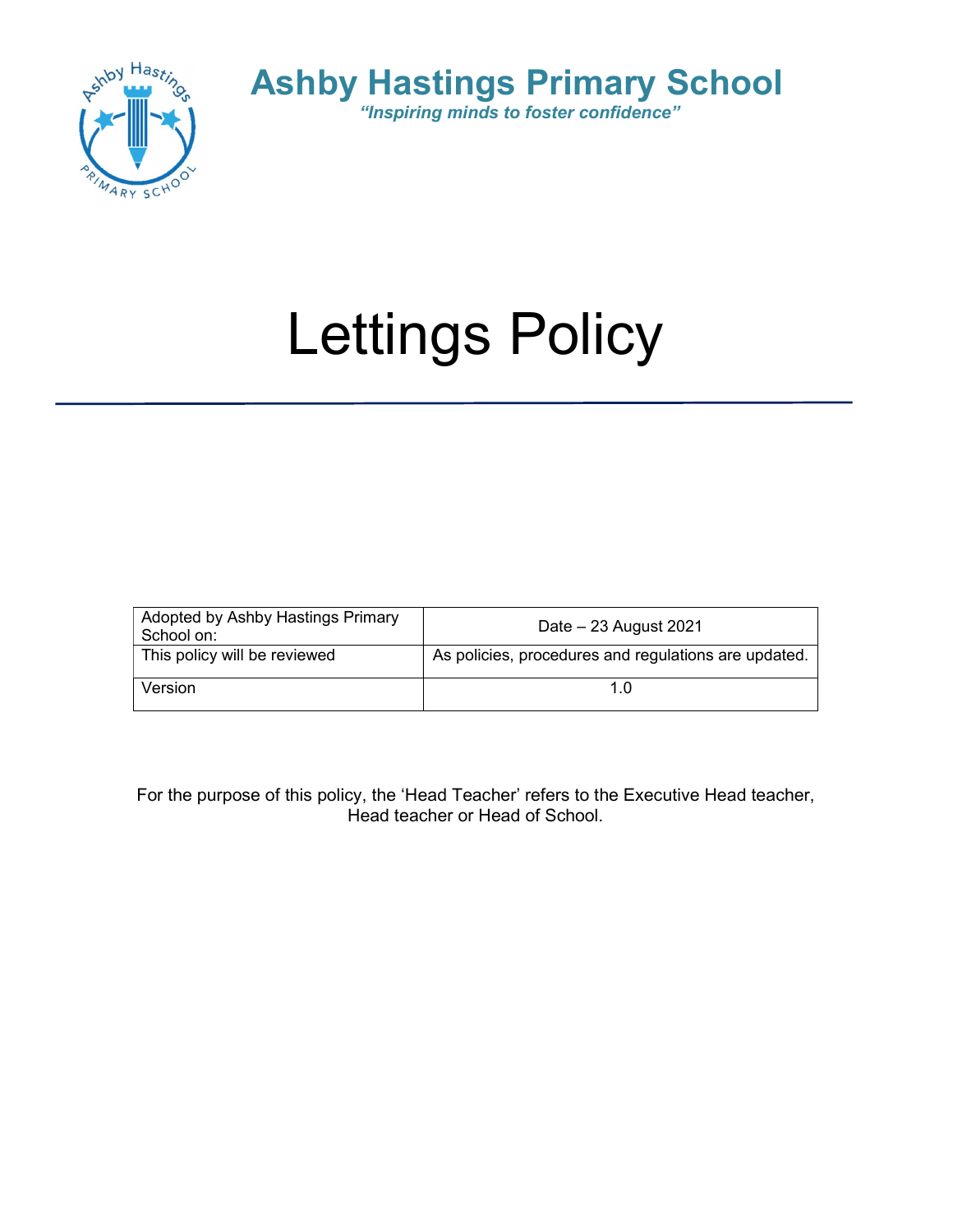

|                        | Hiring of School Premises - Application to Hire Premises |
|------------------------|----------------------------------------------------------|
| Name of Applicant      |                                                          |
| Address:               |                                                          |
|                        |                                                          |
| (Day)<br>Telephone No: | (Evening)                                                |
| Name of Organisation:  |                                                          |
| Position of Hirer:     |                                                          |
|                        | Purpose for which premises are required:                 |

|      | <b>Schedule of Accommodation required</b>               |        |                       |                        |    | <b>School Use</b>         |         |
|------|---------------------------------------------------------|--------|-----------------------|------------------------|----|---------------------------|---------|
| Date | Hall                                                    | Other: | Anticipated<br>number | <b>Time of letting</b> |    | <b>Hours</b>              | Amount  |
|      |                                                         |        | attending             | From                   | To |                           | Payable |
|      |                                                         |        |                       |                        |    |                           |         |
|      |                                                         |        |                       |                        |    |                           |         |
|      |                                                         |        |                       |                        |    |                           |         |
|      |                                                         |        |                       |                        |    |                           |         |
|      |                                                         |        |                       |                        |    |                           |         |
|      |                                                         |        |                       |                        |    |                           |         |
|      |                                                         |        |                       |                        |    |                           |         |
|      |                                                         |        |                       |                        |    |                           |         |
|      |                                                         |        |                       |                        |    |                           |         |
|      | Please tick here if a continuation sheet has been used. |        |                       |                        |    | <b>Continuation Total</b> |         |
|      |                                                         |        |                       |                        |    | <b>TOTAL</b>              |         |

## Public Liability Insurance

Please select as appropriate:

 $\Box$  I enclose a copy of a valid Public Liability Insurance certificate in respect of this booking

### PRS

Please select as appropriate:

|  | I will not be playing any music (pre-recorded or live) |  |
|--|--------------------------------------------------------|--|
|  |                                                        |  |

I will be playing music, but the letting is for a private party and therefore a PRS Licence is not required.

I will be playing music and hold all relevant licences, including a mobile PRS licence (copy enclosed)

#### Attended Letting

| Do you require an attended letting? | $\blacksquare$ Yes | l I No    |
|-------------------------------------|--------------------|-----------|
| I agree to undertake all necessary  |                    |           |
| COVID-19 mitigation requirements?   | $\Box$ Yes         | $\Box$ No |

I wish to apply to hire the premises as detailed above. In consideration of the letting being granted I undertake on behalf of both myself and of the organisation I represent to comply fully with the Indemnity and Conditions of Lettings, a copy of which has been provided to me.

| <b>School Use:</b> |       |
|--------------------|-------|
|                    | Ddle. |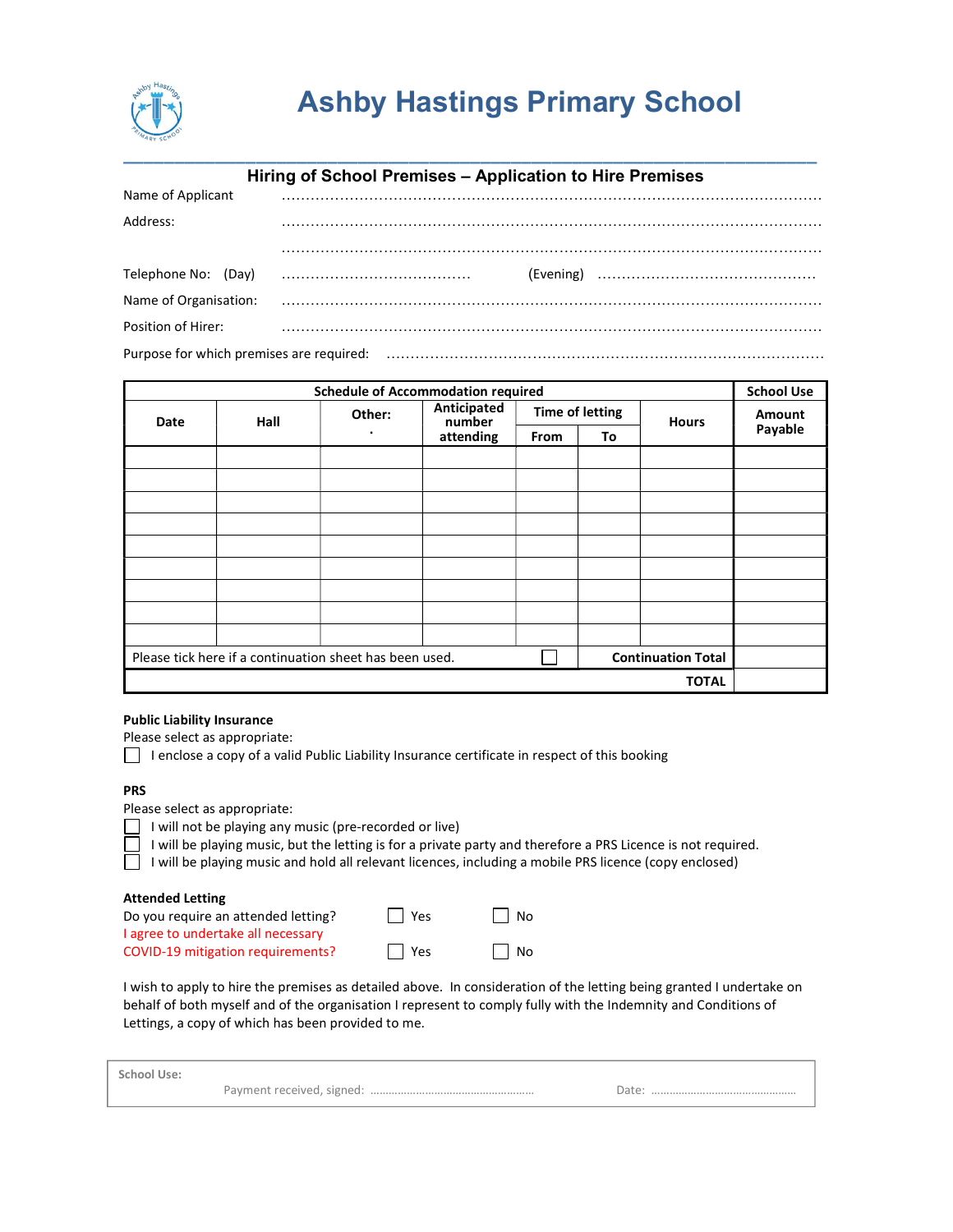# Hiring of School Premises Application to Hire Premises – Continuation Sheet

Name of Applicant: …………………………………………………………………………………………………

Name of Organisation: ……………………………………………………………………………………………

| <b>Schedule of Accommodation required</b> |      |                |                                    |                        |    |              |         |
|-------------------------------------------|------|----------------|------------------------------------|------------------------|----|--------------|---------|
| Date                                      | Hall | Other:         | Anticipated<br>number<br>attending | <b>Time of letting</b> |    | Hours        | Amount  |
|                                           |      | $\blacksquare$ |                                    | From                   | To |              | Payable |
|                                           |      |                |                                    |                        |    |              |         |
|                                           |      |                |                                    |                        |    |              |         |
|                                           |      |                |                                    |                        |    |              |         |
|                                           |      |                |                                    |                        |    |              |         |
|                                           |      |                |                                    |                        |    |              |         |
|                                           |      |                |                                    |                        |    |              |         |
|                                           |      |                |                                    |                        |    |              |         |
|                                           |      |                |                                    |                        |    |              |         |
|                                           |      |                |                                    |                        |    |              |         |
|                                           |      |                |                                    |                        |    |              |         |
|                                           |      |                |                                    |                        |    |              |         |
|                                           |      |                |                                    |                        |    |              |         |
|                                           |      |                |                                    |                        |    |              |         |
|                                           |      |                |                                    |                        |    |              |         |
|                                           |      |                |                                    |                        |    |              |         |
|                                           |      |                |                                    |                        |    |              |         |
|                                           |      |                |                                    |                        |    |              |         |
|                                           |      |                |                                    |                        |    |              |         |
|                                           |      |                |                                    |                        |    |              |         |
|                                           |      |                |                                    |                        |    |              |         |
|                                           |      |                |                                    |                        |    |              |         |
|                                           |      |                |                                    |                        |    |              |         |
|                                           |      |                |                                    |                        |    |              |         |
|                                           |      |                |                                    |                        |    |              |         |
|                                           |      |                |                                    |                        |    |              |         |
|                                           |      |                |                                    |                        |    |              |         |
|                                           |      |                |                                    |                        |    |              |         |
|                                           |      |                |                                    |                        |    |              |         |
|                                           |      |                |                                    |                        |    | <b>TOTAL</b> |         |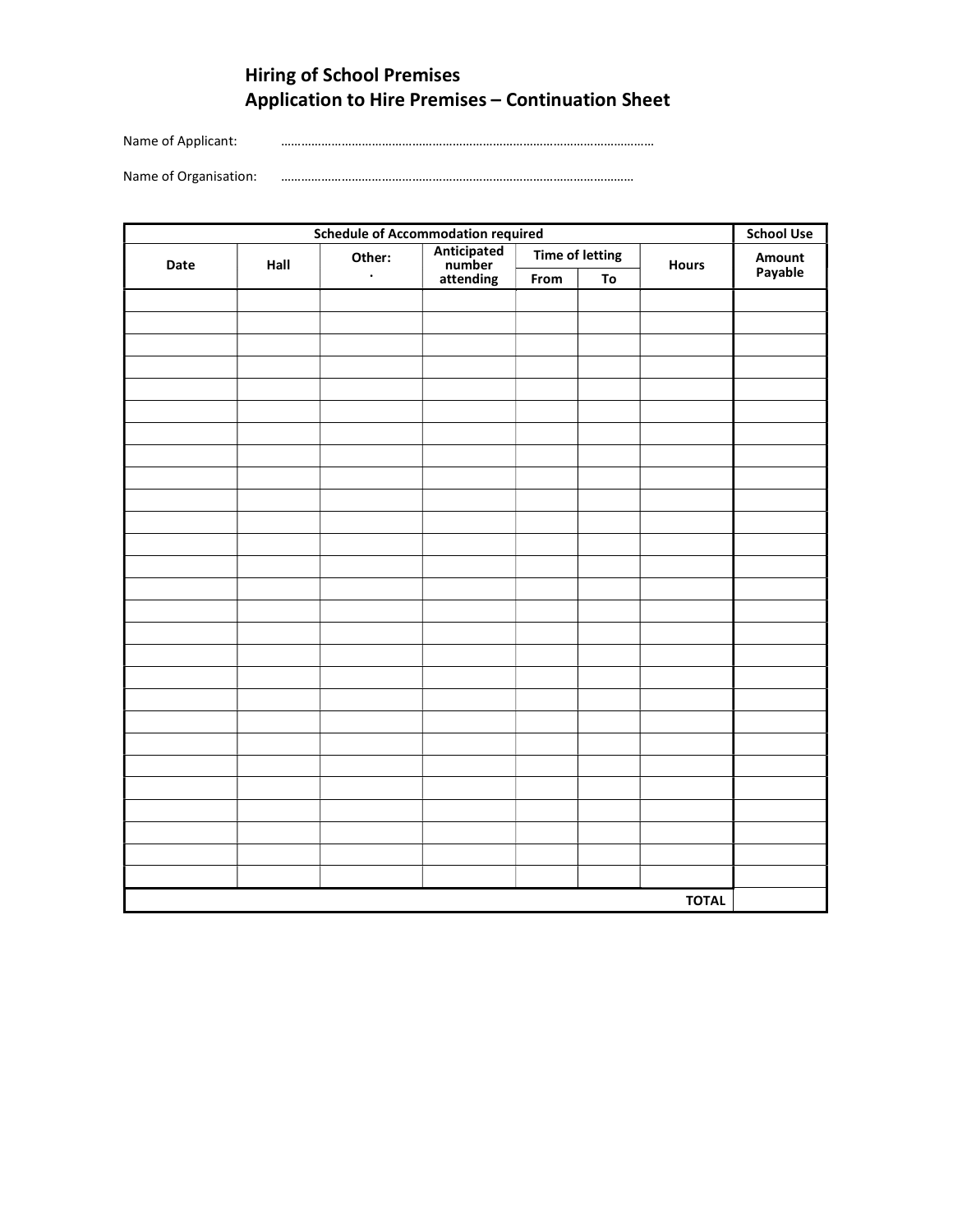# Hire of School Premises Indemnity and Conditions of Lettings

The following terms and conditions shall apply to all agreements for the hiring of facilities at Ashby Hastings Primary School:

#### Fees / Payments

- 1. The letting fee shall be agreed prior to the hiring taking place, and shall be based on the scale of charges currently in force at that time. The scale of charges will be reviewed on an annual basis during the autumn term, with any changes taking effect from the following 1<sup>st</sup> January.
- 2. For one-off hiring's the fee should be paid in full at least 14 days before the hiring is to take place. Payment by BACS is preferred. Cheques should be made payable to Ashby Hastings Primary School.
- 3. For regular lettings an invoice will be provided which will specify the date by which payment must be made.
- 4. The booking period includes a maximum of 10 minutes in total, at either side of the letting period, when the Hirer may have access solely for the purposes of setting up or packing up their own equipment. During this time the site manager, or other member of School staff, shall also be entitled to be present to fulfil their duties in respect of opening and closing the School and preparing / cleaning the room for the hire period. The School reserves the right to charge for an additional period of one hour, at the appropriate rate, should the site not be vacated by the due time.
- 5. If payment is not made by the due date then the School reserves the right to cancel the hiring.

#### Insurance

- 6. If the Hall is being hired it is the responsibility of the organiser to ensure that no individual/group of people access the remainder of the school.
- 7. During the period of hiring, the Hirer shall be held responsible for all damages, losses, claims and costs arising out of the use of the premises, and shall indemnify the School for any claims arising from accidents, whether fatal or otherwise, to any employee or agent of the School and to any member of the public and to any third parties, caused as a result of the hiring, except where due to the negligence of the School, its servants or agents.
- 8. All organisations hiring school facilities must be covered by suitable public liability insurance. The School must be provided with a copy of your current insurance certificate in advance of your session.

#### Child Protection

9. The Hirer shall ensure that where a hiring involves activities aimed predominantly at children and/or the activity is positively supported by the School for the attendance of children, they have appropriate child protection policies and procedures in place and that they themselves and those persons likely to have contact with children have been subject to enhanced Disclosure and Barring Service checks. The Governors reserve the right to require the Hirer to produce evidence that enhanced DBS checks have been carried out and to review child protection policies and procedures and to impose any additional requirement they consider appropriate in connection with the hiring.

#### Entertainment

- 10. Hirers are required to comply with the terms of the Public Entertainment Licence conditions applicable to the premises or hiring/function where there is to be any dancing, music or entertainment of a like kind
- 11. Hirers shall be required to indemnify the School against the consequences of any unauthorised performance of a copyright work during the period of the use of the School, and to complete the returns required by the Performing Rights Society (PRS), Phonographic Performance Ltd (PPL), the Copyright Licensing Agency Ltd (CLA) and all other similar bodies.
- 12. Hirers who intend to play recorded music (e.g. CDs) in the School must notify the School when booking the facilities and ensure they hold the appropriate licence.
- 13. Intoxicants must not be brought on to the premises without the prior written approval of the Governors which may be given subject to the following conditions:
	- a. Consumption of alcohol without sale will be permitted subject to the Governors being satisfied that excessive quantities of alcohol will not be made available and that an excessive number of persons will not be attending the function for the purpose of consuming alcohol;
	- b. If the sale of alcohol is proposed this will only be permitted under the authority of an Occasional Licence or an Occasional Permission granted by the appropriate Magistrates Court for the area;
	- c. The Hirer will be required to produce the Occasional Licence or an Occasional Permission to the Governors not less than 14 days before the hiring.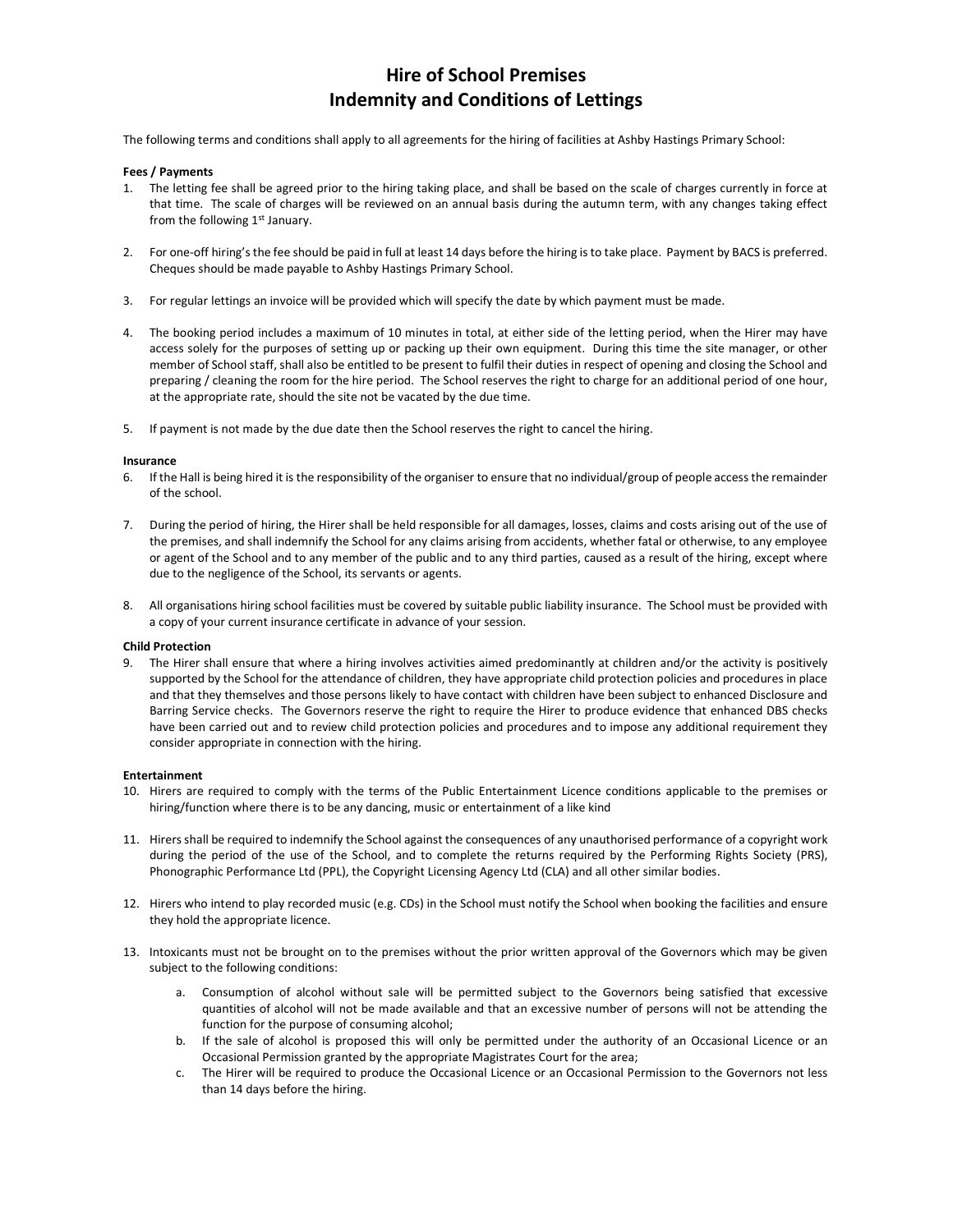#### Cancellation

14. The School may cancel any hiring if:

- a. The premises of any part thereof are rendered unfit or become unavailable due to unforeseen circumstances or are required for School / education curriculum purposes or are required for use as a Polling Station for a parliamentary or local government election or by-election;
- b. The governors have reasons for concern or are otherwise dissatisfied with the Hirer's child protection arrangements as detailed above; or
- c. In the opinion of the School staff or Governors of the School, the organisation for which the premises are hired has racist policies, regardless of the stated reason for hiring the premises.

In such circumstances the School shall incur no liability to the Hirer whatsoever, other than the return of any fee or deposit already paid in respect of such cancelled engagement.

- 15. The premises may not be used for any auction sale, trade, business or manufacture without the written agreement of the Governors, or for any illegal or immoral act or purpose. The Governors reserve the right to cancel with immediate effect any hiring where such use is taking or is intended to take place, without refund of the hiring fee paid.
- 16. If the Hirer cancels the hiring of the premises for any date previously booked, then the School will be entitled to retain the whole of the lettings fee paid in respect of the cancelled hiring unless the notification of cancellation of a hiring is received by the School at least 24 hours before the hiring was due to commence.

#### Health and Safety

17. The Hirer shall be provided with relevant health and safety information, and shall be expected to comply with School health and safety policies and procedures and to ensure that any other members of the public present in connection with the letting shall also comply.

#### General

18. During the period of use of the School:

- a. No preparation may be applied to the floors;
- b. There should be no interference with School equipment or displays;
- c. Fires and stoves must be left safe with the minimum of fire burning and no interference with any central heating system is allowed;
- d. The Hirer must not do, or allow anyone attending their hiring to do, anything on the premises which is or may become a nuisance to the Governors, the School or other hirers or to the occupiers of adjoining or neighbouring premises. It is the Hirer's responsibility to ensure that the minimum of noise is made on arrival and departure.
- 19. The letting is personal to the Hirer and/or the organisation that they represent and the facilities must not be sublet without the written agreement of the Governors.
- 20. The Hirer acknowledges that they do not have exclusive rights to occupy the School premises and that there may be other lettings taking place.
- 21. The Hirer may make use of the kitchen facilities by prior arrangement. The Hirers will have access to the visitors/disabled WC located in the reception foyer.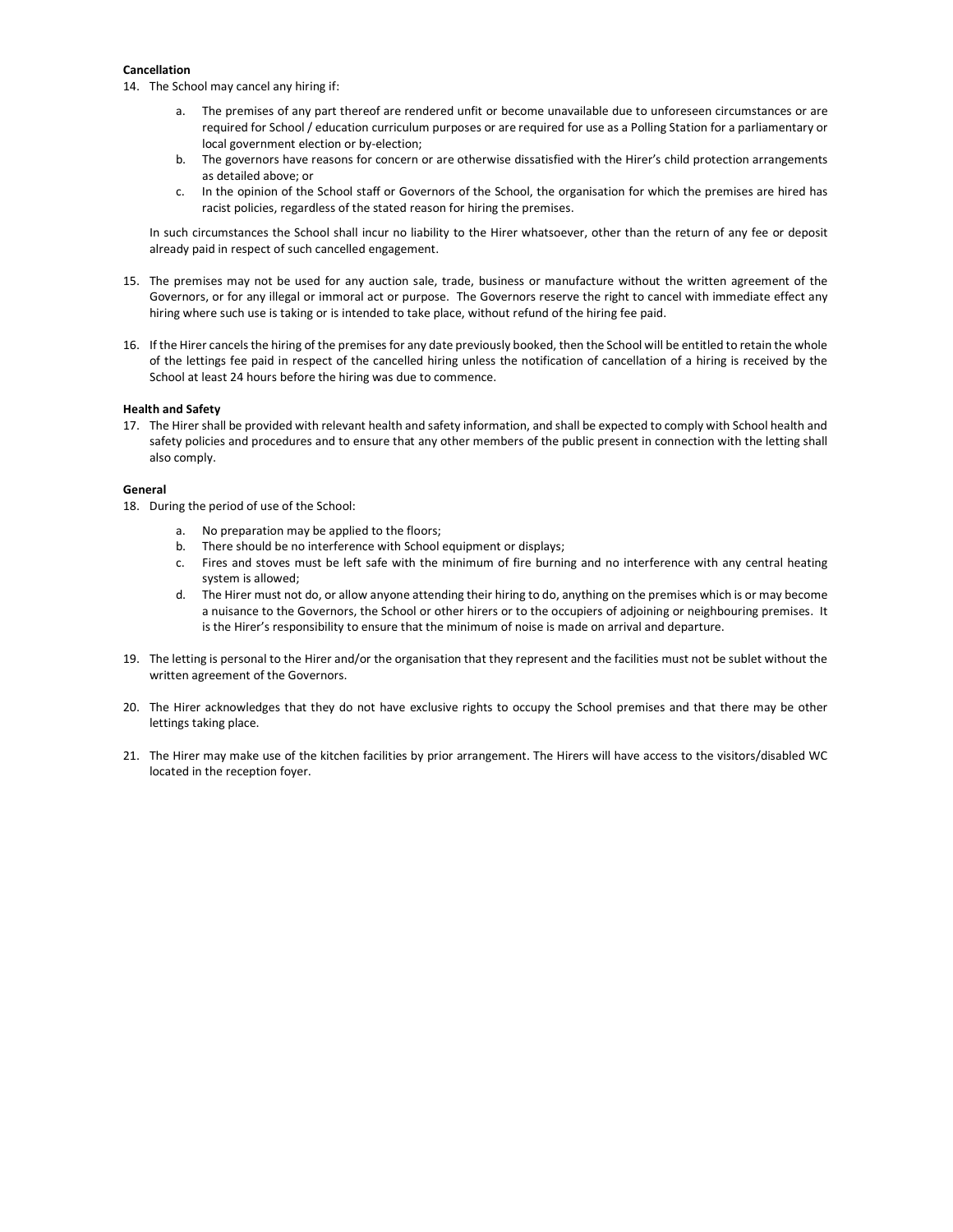# Hire of School Premises Scale of Charges – September 2021

|                                                                                                 | <b>Per 4 Hour Block</b> |                   | <b>Per 4 Hour Block</b> |               | <b>Per Session</b> |  |  |
|-------------------------------------------------------------------------------------------------|-------------------------|-------------------|-------------------------|---------------|--------------------|--|--|
|                                                                                                 | <b>Caretaking</b>       |                   |                         |               |                    |  |  |
|                                                                                                 | <b>Attended</b>         | <b>Unattended</b> | <b>Premises</b>         | <b>Energy</b> | <b>Admin</b>       |  |  |
| Hall                                                                                            |                         |                   |                         |               |                    |  |  |
| Mon - Fri, up to 10PM                                                                           | To be                   | £30.00            | £10.00                  | £15.00        | £5.50              |  |  |
|                                                                                                 | advised                 |                   |                         |               | £5.50              |  |  |
|                                                                                                 | based on                |                   | £10.00                  | £15.00        |                    |  |  |
| Sat up to 10PM                                                                                  | hours                   | £40.00            |                         |               |                    |  |  |
|                                                                                                 | required                |                   |                         |               |                    |  |  |
| <b>Classroom</b>                                                                                |                         |                   |                         |               |                    |  |  |
| Mon - Fri, up to 10PM                                                                           | To be                   | £30.00            | £5.00                   | £7.50         | £5.50              |  |  |
|                                                                                                 | advised                 | £40.00            | £5.00                   | £7.50         | £5.50              |  |  |
| Sat up to 10PM                                                                                  | based on                |                   |                         |               |                    |  |  |
|                                                                                                 | hours                   |                   |                         |               |                    |  |  |
|                                                                                                 | required                |                   |                         |               |                    |  |  |
|                                                                                                 |                         |                   | <b>Per Session</b>      |               |                    |  |  |
|                                                                                                 |                         |                   | <b>Premises</b>         |               | <b>Admin</b>       |  |  |
| Playing Field (Standard Rate) per 4 Hour Block weekdays<br>during term time                     |                         |                   | £25.00                  |               | £5.50              |  |  |
|                                                                                                 |                         |                   |                         |               |                    |  |  |
| Not for Profit Organisations - Discount for use during school hours.                            |                         |                   |                         |               |                    |  |  |
| Not for profit groups hiring the Hall Monday to Friday during term time will be charged a fixed |                         |                   |                         |               |                    |  |  |
|                                                                                                 |                         |                   |                         |               |                    |  |  |

fee of £35.00 per session (maximum session duration 4 hours, including set-up and pack-up time).

# Long Term Hire - Businesses

Rates for businesses for long term hire in excess of an academic term will be negotiated separately and agreed by the Senior Leadership Team and Local Governing Body, taking into the account the set rates above.

# Minimum Letting Period

A minimum period of 2 hours shall apply for every session booked.

# Unattended Lettings

A member of the site staff will open and close the building, but is not required to remain on site for the duration of the letting. Unattended lettings are not generally available to first-time users, or for one-off events where there will be more than 20 attendees.

# Attended Lettings

A member of the site staff will open and close the building, and will remain on site and available for the duration of the letting.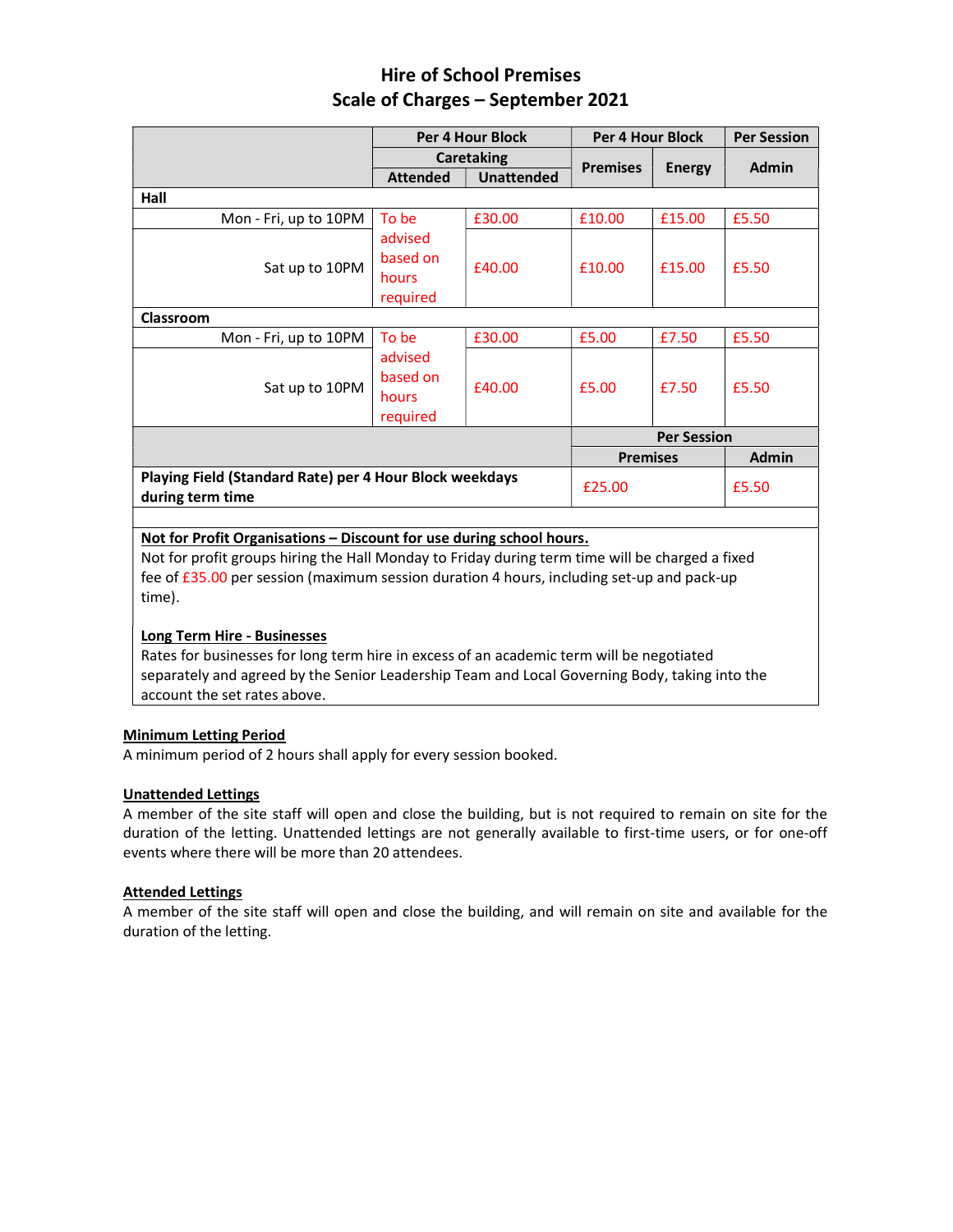# Hire of School Premises Health & Safety Information

Thank you very much for showing an interest in hiring our facilities. To ensure your time spent on our premises is a happy and safe one, we would like to draw your attention to the following health and safety issues that become your responsibility during the hire period:

- 1. We will supply you with a risk assessment for the facilities you have hired, however it is your responsibility to amend these risk assessments, to take account of the activities you and your participants will be undertaking. You should submit a copy of your amended risk assessments with your hire form.
- 2. We will expect you to tour the premises prior to our final agreement to hire the facilities. During this visit we will familiarise you with the following:
	- a) Fire alarm points. (Use these to sound the alarm if necessary this will automatically alert the emergency services and start a continuous fire alarm – you should also make a telephone call to the emergency services in case the automatic system fails).
	- b) Fire evacuation procedures, routes and assembly points. Please note that all buildings on site are linked in to the whole school fire alarm system.
	- c) Hirers should have a nominated person that has a mobile telephone on them at all times during the letting in case there is a need to contact the emergency services or the school out of hours contact.
	- d) Location of the First Aid Kit. (If used please inform our keyholder staff so items can be replenished).
	- e) Toilet access.
	- f) Drinking water access.
	- g) Entrance and Exit access and security systems.
- 3. In accordance with the premises Fire Evacuation Plan, you will be required to:
	- a) Keep a register of people in the building and people who leave early.
	- b) Familiarise all participants with the availability of a telephone, fire alarm points, fire evacuation routes and fire assembly point.
	- c) Ensure you have made specific arrangements to evacuate wheelchair bound participants from the building or to the fire assembly point.
	- d) You are also advised to carry out a practice evacuation of the premises to highlight any causes for concern.
- 4. Whilst we will endeavour to maintain the building and equipment to very high standards, if you have cause for concern about the state of the building or equipment, please ensure you report it immediately to our Keyholder so that the issue(s) can be rectified as soon as possible. Should you or any of your participants be involved in an accident on the site, you must inform the Keyholder who may require you and/or your participants to complete an accident form.
- 5. In accordance with our COVID-19 Mitigation Policy you will be required to:
	- Wash hands for 20 seconds upon entering and leaving the building.
	- If you work in the community, ensure you have a supply of hand sanitiser (or equivalent) of at least 60% alcohol content and personal protective equipment as required if it is relevant to your role.
	- Wipe down all equipment used, such as tables and chairs before and after use, using cleaning materials provided by the school. Dispose of dirty cleaning materials in the bins provided. Sweep and clear the floor of any rubbish.
	- If the hirer is unable to meet these cleaning requirements, they should inform the school immediately and additional costs may be incurred.
	- If after using the premises any attendees develop any COVID related symptoms, it is the hirer's responsibility to inform the school immediately.